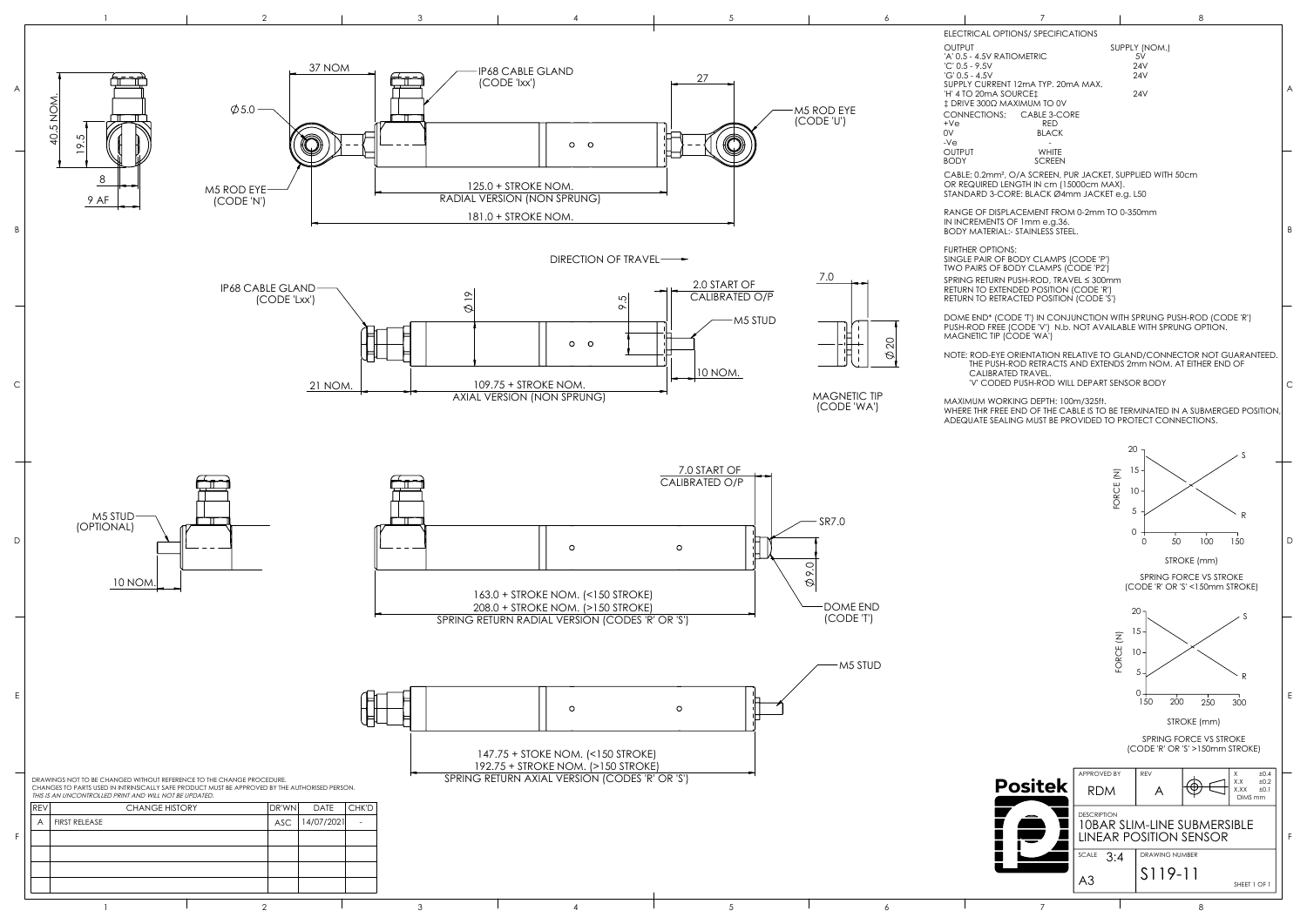

## **I IPS<sup>®</sup> S119 SUBMERSIBLE SLIM-LINE LINEAR POSITION SENSOR**

Position feedback for industrial, marine, mobile and harsh environmental applications

**Dimensions**

- · **Sealing to IP68 10 bar / IP69K**
- · **Stainless steel 316 construction**
- · **Travel set to customer's requirement**
- · **Compact 19 mm diameter body,**
- · **High accuracy and stability**
- · **Non-contacting inductive technology to eliminate wear**

 As a leading designer and manufacturer of linear, rotary, tilt and intrinsically safe position sensors, Positek<sup>®</sup> has the expertise to supply a sensor to suit a wide variety of applications. Our S119 LIPS® (Linear Inductive Position

Sensor) is an affordable, durable, high-accuracy position sensor designed for industrial, marine, mobile and harsh environmental applications.

 It is particularly suitable for OEMs seeking good sensor performance for arduous applications such as wash down, marine, agricultural, mobile and industrial machinery.

 Overall performance, repeatability and stability are outstanding over a wide temperature range. The unit is very compact and space-efficient with a small 19mm diameter body. The sensor is very robust and has a complete 316 stainless steel construction. The sensor is easy to install with mounting options including M5 male stud and M5 rod eye bearing. The push rod can be supplied free or captive, with male M5 thread or M5 rod eye or dome end. Captive push rods can be sprung loaded in either direction. Like all Positek<sup>®</sup> sensors, the S119 provides a linear output proportional to travel. Each unit is supplied with the output calibrated to the travel required by the customer, up to 350mm and with full EMC protection built in. The S119 offers a range of mechanical and electrical options, environmental sealing is IP68 10 bar / IP69K.



#### **SPECIFICATION**

| Body diameter                                                              | $19 \text{ mm}$                                                            |
|----------------------------------------------------------------------------|----------------------------------------------------------------------------|
| Body Length                                                                |                                                                            |
| (Axial version)                                                            | calibrated travel + 109.75 mm                                              |
|                                                                            | (Axial version - sprung) calibrated travel + 147.75 mm up to 150 mm travel |
|                                                                            | calibrated travel $+$ 192.75 mm over 150 mm travel                         |
| (Radial version)                                                           | calibrated travel $+$ 125 mm                                               |
|                                                                            | (Radial version - sprung) calibrated travel $+163$ mm up to 150 mm travel  |
|                                                                            | calibrated travel $+208$ mm over 150 mm travel                             |
| For full mechanical details see drawing S119-11                            |                                                                            |
| Independent Linearity                                                      | $\leq$ $\pm$ 0.25% FSO @ 20°C                                              |
|                                                                            | $\leq$ $\pm$ 0.1% FSO @ 20°C <sup>*</sup> available upon request.          |
| Sensors with calibrated travel of 10 mm and above.                         |                                                                            |
| Temperature Coefficients $\lt \pm 0.01\%$ °C Gain &                        |                                                                            |
|                                                                            | $\epsilon$ ± 0.01%FS/°C Offset                                             |
| <b>Frequency Response</b>                                                  | > 10 kHz (-3dB)                                                            |
| <b>Resolution</b>                                                          | Infinite                                                                   |
| <b>Noise</b>                                                               | $< 0.02\%$ FSO                                                             |
| <b>Environmental Temperature Limits</b>                                    |                                                                            |
| Operating                                                                  | -40 $^{\circ}$ C to +125 $^{\circ}$ C standard                             |
|                                                                            | -20 $\degree$ C to +85 $\degree$ C buffered                                |
| Storage                                                                    | -40°C to +125°C                                                            |
| Sealing                                                                    | IP68 10 bar/IP69K                                                          |
| <b>EMC Performance</b>                                                     | EN 61000-6-2, EN 61000-6-3                                                 |
| Vibration                                                                  | $IEC 68-2-6: 10 q$                                                         |
| <b>Shock</b>                                                               | IEC 68-2-29: 40 g                                                          |
| <b>MTBF</b>                                                                | 350,000 hrs 40°C Gf                                                        |
| Drawing List                                                               |                                                                            |
| S <sub>119-11</sub>                                                        | <b>Sensor Outline</b>                                                      |
| Drawings, in AutoCAD <sup>®</sup> dwg or dxf format, available on request. |                                                                            |

*Drawings, in AutoCAD® dwg or dxf format, available on request.*

**Do you need a position sensor made to order to suit a particular installation requirement or specification? We'll be happy to modify any of our designs to suit your needs please contact us with your requirements.**

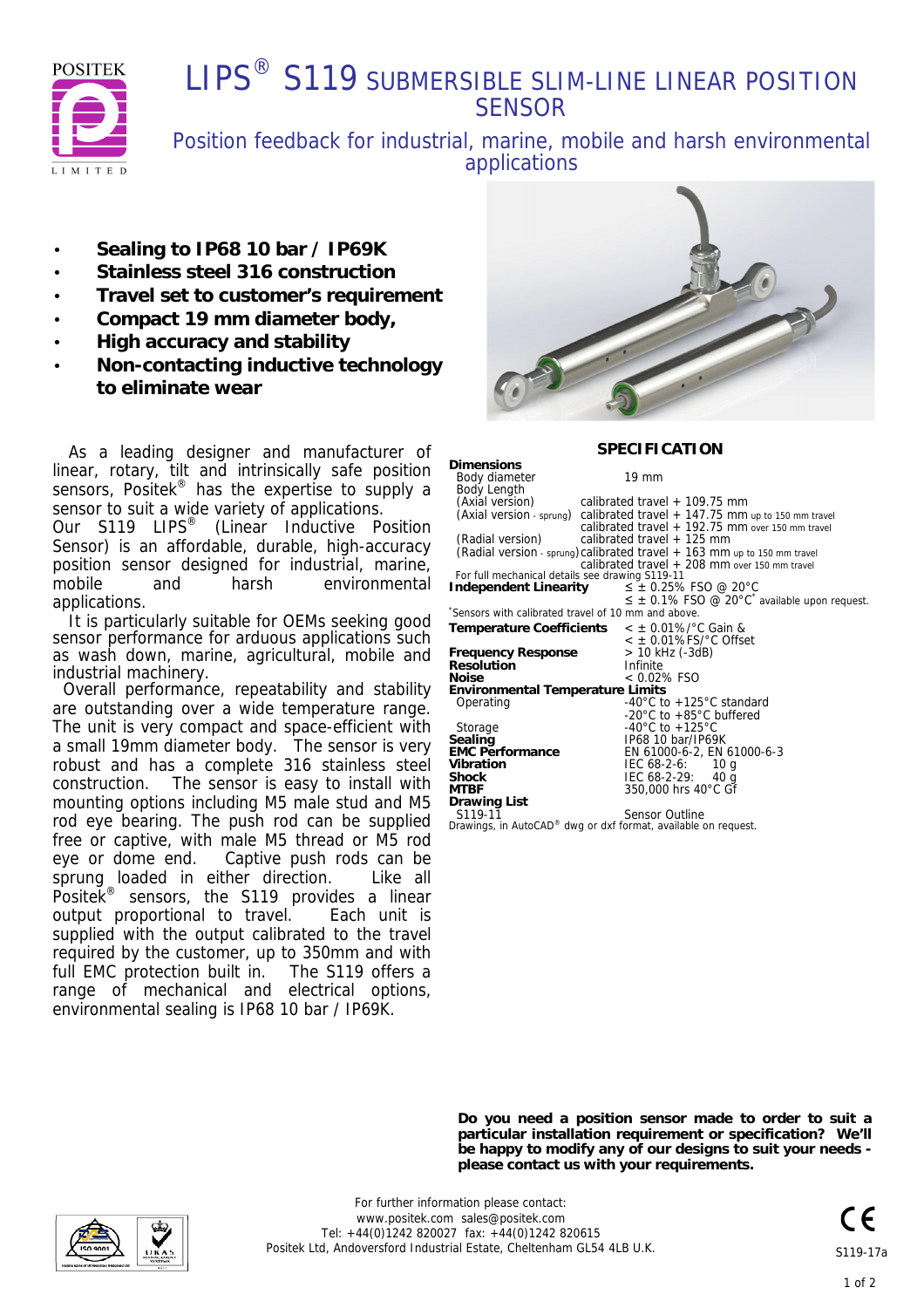

## LIPS<sup>®</sup> S119 SUBMERSIBLE SLIM-LINE LINEAR POSITION **SENSOR**

## Position feedback for industrial, marine, mobile and harsh environmental applications

### **How Positek's PIPS® technology eliminates wear for longer life**

Positek's **PIPS®** technology (Positek Inductive Position Sensor) is a major advance in displacement sensor design. PIPS®-based displacement transducers have the simplicity of a potentiometer with the life of an LVDT/RVDT.

PIPS® technology combines the best in fundamental inductive principles with advanced micro-electronic integrated circuit technology. A PIPS<sup>®</sup> sensor, based on simple inductive coils using Positek's ASIC control technology, directly measures absolute position giving a DC analogue output signal. Because there is no contact between moving electrical components, reliability is high and wear is eliminated for an exceptionally long life.

PIPS<sup>®</sup> overcomes the drawbacks of LVDT technology – bulky coils, poor length-to-stroke ratio and the need for special magnetic materials. It requires no separate signal conditioning.

Our LIPS<sup>®</sup> range are linear sensors, while RIPS<sup>®</sup> are rotary units and TIPS<sup>®</sup> are for detecting tilt position. Ask us for a full technical explanation of PIPS® technology.

 We also offer a range of ATEX-qualified intrinsicallysafe sensors.

### **TABLE OF OPTIONS**

**CALIBRATED TRAVEL:** Factory set to any length from 0-5mm to 0- 350mm (e.g. 76mm).

**ELECTRICAL INTERFACE OPTIONS**

| <b>OUTPUT SIGNAL</b><br>Standard:                 | SUPPLY INPUT                             | <b>OUTPUT LOAD</b> |  |  |
|---------------------------------------------------|------------------------------------------|--------------------|--|--|
| 0.5-4.5V dc ratiometric $+5V$ dc nom. $\pm$ 0.5V. |                                          | 5kΩ min.           |  |  |
| Buffered:                                         |                                          |                    |  |  |
| $0.5 - 4.5V$ dc                                   | $+24V$ dc nom. $+9-28V$ .                | $5k\Omega$ min.    |  |  |
| $0.5 - 9.5V$ dc                                   | $+24V$ dc nom. $+13-28V$ .               | 5kΩ min.           |  |  |
| 4-20mA                                            | $+24V$ dc nom. $+13-28V$ .               | 300R Max.          |  |  |
| <b>Supply Current</b>                             | 10mA typical, 20mA max. plus O/P current |                    |  |  |
| CADI E ODTIONIC                                   |                                          |                    |  |  |

**Cable with Pg 7 gland** Axial or Radial, IP68 10 bar / IP69K Cable length >50 cm – please specify length in cm

**MOUNTING OPTIONS**

M5 rod eye bearing or M5x0.8 male thread ( radial version), Body Tube Clamp/s (axial or radial versions).

**PUSH ROD OPTIONS** – standard retained with M5x0.8 male thread, M5 rod eye bearing, Dome end, Sprung loaded (retraction or extension), Magnetic Tip Ø20mm x 7mm Neodymium 15.8kg Pull or Free.



**Output Characteristic - Standard**

 $Retrated$  Linear Displacement Extended



**Output Characteristic - Reverse option**

**Min Output** 

Output

ą

**Max**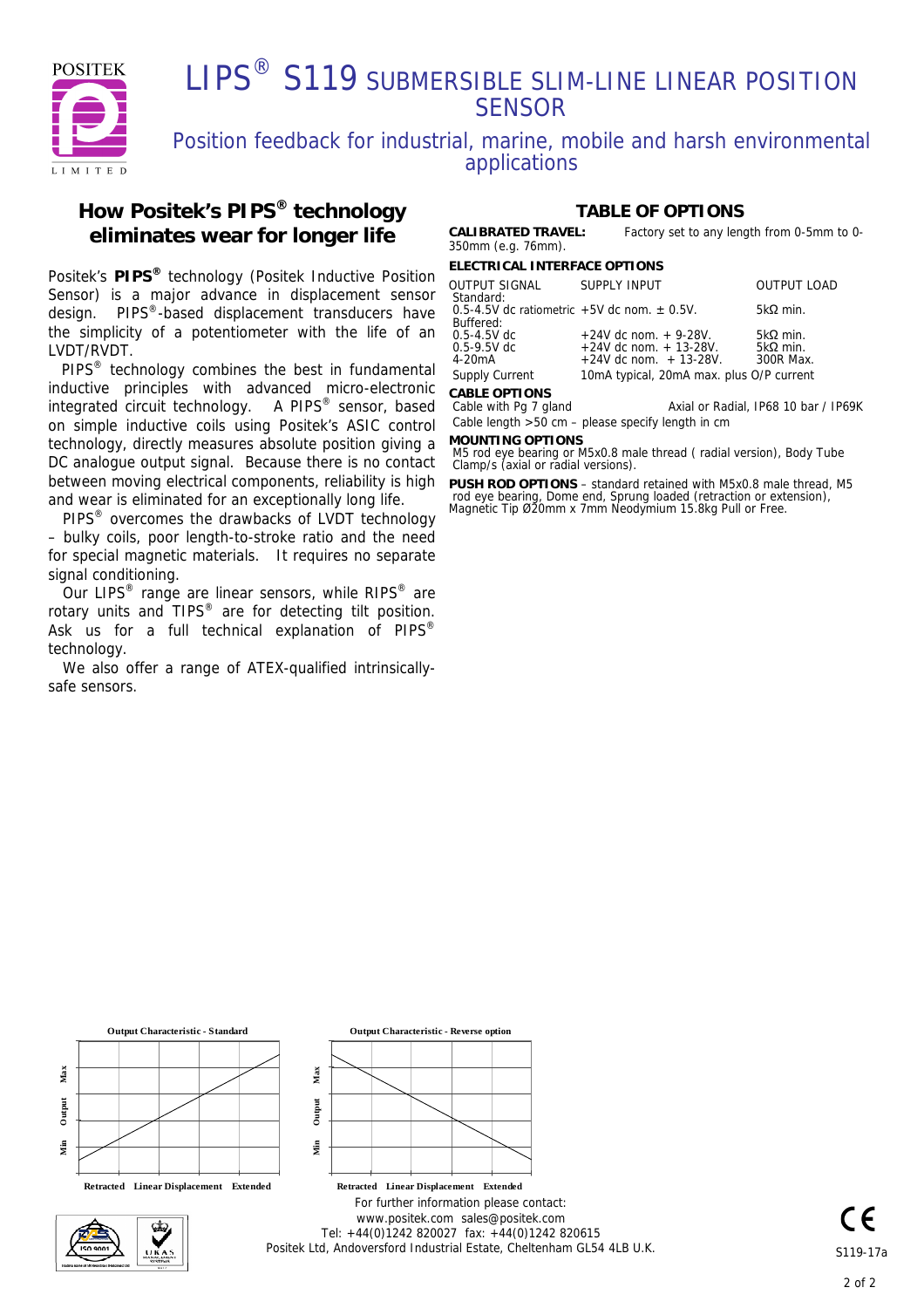# LIPS® SERIES S119 Slim-Line Linear Position Sensor

|                                                                                                                                              |              |                      | a                                                            | b          | $\mathsf{C}$ | $\sf d$ | e | $\mathsf g$                                                            | h             |
|----------------------------------------------------------------------------------------------------------------------------------------------|--------------|----------------------|--------------------------------------------------------------|------------|--------------|---------|---|------------------------------------------------------------------------|---------------|
|                                                                                                                                              |              | S119                 |                                                              |            |              |         |   | Displacement Electrical Option Connections Option Option Option Option | Option Z-code |
| a Displacement (mm)                                                                                                                          |              |                      |                                                              | Value      |              |         |   |                                                                        |               |
| Displacement in mm                                                                                                                           |              | e.g. 0 - 254 mm      |                                                              | 254        |              |         |   |                                                                        |               |
| <b>b</b> Electrical Option                                                                                                                   |              |                      |                                                              |            |              |         |   |                                                                        |               |
| Supply V dc<br>$V_s$ (tolerance)                                                                                                             |              |                      | Output                                                       | Code       |              |         |   |                                                                        |               |
| $+5V$ (4.5 - 5.5V)                                                                                                                           |              |                      | $0.5 - 4.5V$ (ratiometric with supply)                       | Α          |              |         |   |                                                                        |               |
| $+24V$ nom. (13 - 28V)                                                                                                                       | $0.5 - 9.5V$ |                      |                                                              | С          |              |         |   |                                                                        |               |
| $+24V$ nom. (9 - 28V)                                                                                                                        | $0.5 - 4.5V$ |                      |                                                              | G          |              |         |   |                                                                        |               |
| $+24V$ nom. (13 - 28V)                                                                                                                       |              |                      | 4 - 20mA 3 wire Source                                       | н          |              |         |   |                                                                        |               |
| c Connections Cable <sup>*</sup> or Connector                                                                                                |              |                      |                                                              | Code       |              |         |   |                                                                        |               |
| Cable Gland-Radial                                                                                                                           |              | IP68 10bar / IP69K   |                                                              | <b>Ixx</b> |              |         |   |                                                                        |               |
| Cable Gland - Axial                                                                                                                          |              | IP68 10bar / IP69K   |                                                              | <b>Lxx</b> |              |         |   |                                                                        |               |
| Supplied with 50 cm as standard, specify required cable length specified in cm. e.g. L2000<br>specifies cable gland with 20 metres of cable. |              |                      |                                                              |            |              |         |   |                                                                        |               |
| d Body Fittings                                                                                                                              |              |                      |                                                              | Code       |              |         |   |                                                                        |               |
| None - default                                                                                                                               |              |                      | Male Thread M5x0.8x10 long -<br>Radial body (option I) only. | blank      |              |         |   |                                                                        |               |
| M5 Rod-eye Bearing                                                                                                                           |              |                      | Radial body (option I) only                                  | N          |              |         |   |                                                                        |               |
| e Body Clamps                                                                                                                                |              |                      |                                                              | Code       |              |         |   |                                                                        |               |
| None - default                                                                                                                               |              |                      |                                                              | blank      |              |         |   |                                                                        |               |
| Body Clamps - 1 pair                                                                                                                         |              |                      |                                                              | P          |              |         |   |                                                                        |               |
| f Sprung Push Rod                                                                                                                            |              |                      |                                                              |            |              |         |   |                                                                        |               |
| None - default                                                                                                                               |              |                      |                                                              | blank      |              |         |   |                                                                        |               |
| Spring Extend                                                                                                                                |              |                      |                                                              | R          |              |         |   |                                                                        |               |
| Spring Retract                                                                                                                               |              |                      | Captive push rod only.                                       | S          |              |         |   |                                                                        |               |
| g Push Rod Fittings                                                                                                                          |              |                      |                                                              | Code       |              |         |   |                                                                        |               |
| None - default                                                                                                                               |              |                      | Male Thread M5x0.8x10 long                                   | blank      |              |         |   |                                                                        |               |
| M5 Rod-eye Bearing                                                                                                                           |              |                      |                                                              | U          |              |         |   |                                                                        |               |
| Dome End                                                                                                                                     |              |                      | Required for option 'R'                                      | т          |              |         |   |                                                                        |               |
| Magnetic Tip                                                                                                                                 |              |                      |                                                              | WA         |              |         |   |                                                                        |               |
| h Push Rod Options                                                                                                                           |              |                      |                                                              | Code       |              |         |   |                                                                        |               |
| Captive - default                                                                                                                            |              | Push rod is retained |                                                              | blank      |              |         |   |                                                                        |               |
| Non-captive                                                                                                                                  |              |                      | Push rod can depart body                                     | ٧          |              |         |   |                                                                        |               |
|                                                                                                                                              |              |                      |                                                              |            |              |         |   |                                                                        |               |
| Z-code<br>Ť                                                                                                                                  |              |                      |                                                              | Code       |              |         |   |                                                                        |               |